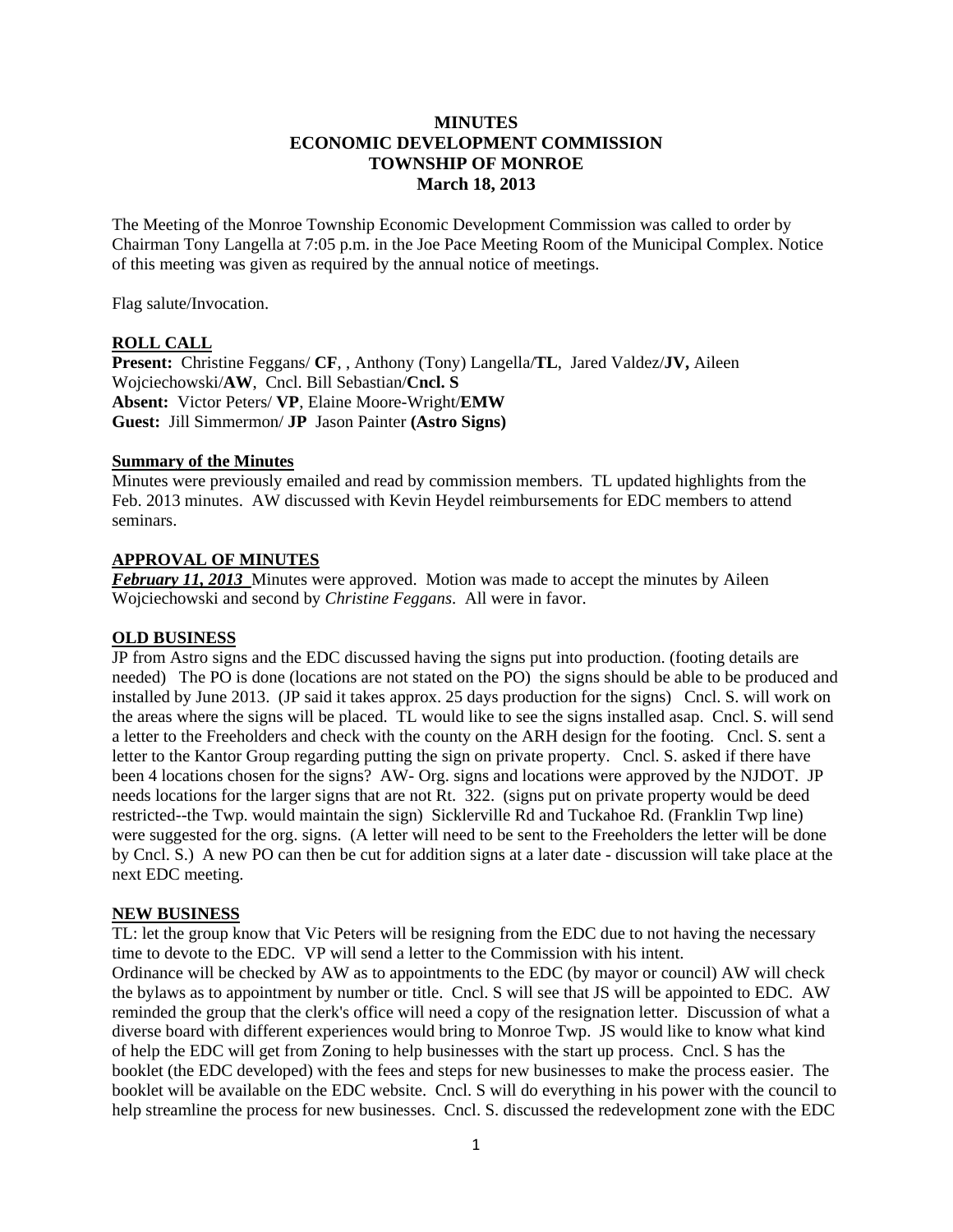to help facilitate bringing new businesses to Monroe Twp. TL read a letter previously sent to the EDC from years past to encourage the commission to have an area in mind before businesses are approach. Companies need to know what Monroe Twp can do for them to make it a smooth transition to start their business in our town.

Cncl. S informed the group regarding the old Jamesway (within the redevelopment zone). Shorty's Junkyard would like to develop a business on the lot with a indoor sporting complex and some other retail. (Shorty's will not have an indoor junkyard on the lot it will be a retail environment) Commission Members will start to attend Economic Development seminars to bring back information to the Commission to help facilitate bringing new ideas and new businesses to Monroe Twp. TL and JV will be attending the International Economic Development Council in October 2013. Other members will check calendars regarding other dates and seminars on the events calendar. Cncl. S. reminded the EDC that Stuart Wainberg feels that traffic must increase on the Black Horse Pike to bring new retailers into the area. Cncl. S. let the EDC know that the Pineland Commission will be approached to find out what can be done regarding zoning. JS discussed purchasing credits. It was brought to the EDC attention by Cncl S. that JS would be able to bring real estate expertise to the EDC of what will and will not work in certain areas of the Twp. JS asked if there is a pilot program being looked into for Monroe Twp. Cncl. S expressed that a pilot program at this time is not on the table. JS would like to know what other areas are offering that they have business expansion and Monroe Twp. has not had the same experience. JS requested the sites that have already been approved so the EDC can start promoting those sites now. Cncl. S. showed the redevelopment zones of the area on the map to the EDC, some of the areas have changed over time. CF shared with the group areas and stores that are empty. CF feels there are many pockets of stores empty and need to be filled so the town does not look as though the town is going out of business. Cncl. S reminded the group that Black Horse Pike high needs to be developed first and Main St. should then be addressed.

AW passed out business cards to the commission members.

TL asked the EDC what they would like to do with the new business packets. Motion was made by to accept the packet by *Jared Valdez* (as a work in progress) and second by *Christine Feggans*. All were in favor. The packet will be put on the website.

JV updated the EDC on seminars regarding Economic Development.

Business Assoc. update from CF-- 3 new businesses came to the meeting as well as regular businesses be planned and promoted for businesses. Marketing team to promote the Business Assoc. was put together.

AW~ let the group know that the Bus. Administrator let her know that the EDC will receive a budget of \$10,000 for 2013.

Phone line and email address is up and working for EDC. TL will leave a message on the voice mail. AW will monitor the phone messages.

IT program regarding information from Construction office and Zoning. Cncl. S. let the EDC know that there is no list with the names of businesses. Dan Teefy will look into software to have the capability of creating a list.

The EDC had a discussion regarding the stoplight cameras.

AW-suggested that a "spotlight on business" program be imitated. The clerk's office will need to be contacted with the request.

#### **ROUNDTABLE**

The Chairman asked the commission for a recap of what they will be doing...

 $\sim$ Tony – I would like to have each member create a Welcome letter to encourage bringing new businesses to Monroe Twp that can be attached to the Business Packets. Continue to look into tax abatements and get the town to know the EDC as a group. Excited that the EDC is becoming a stronger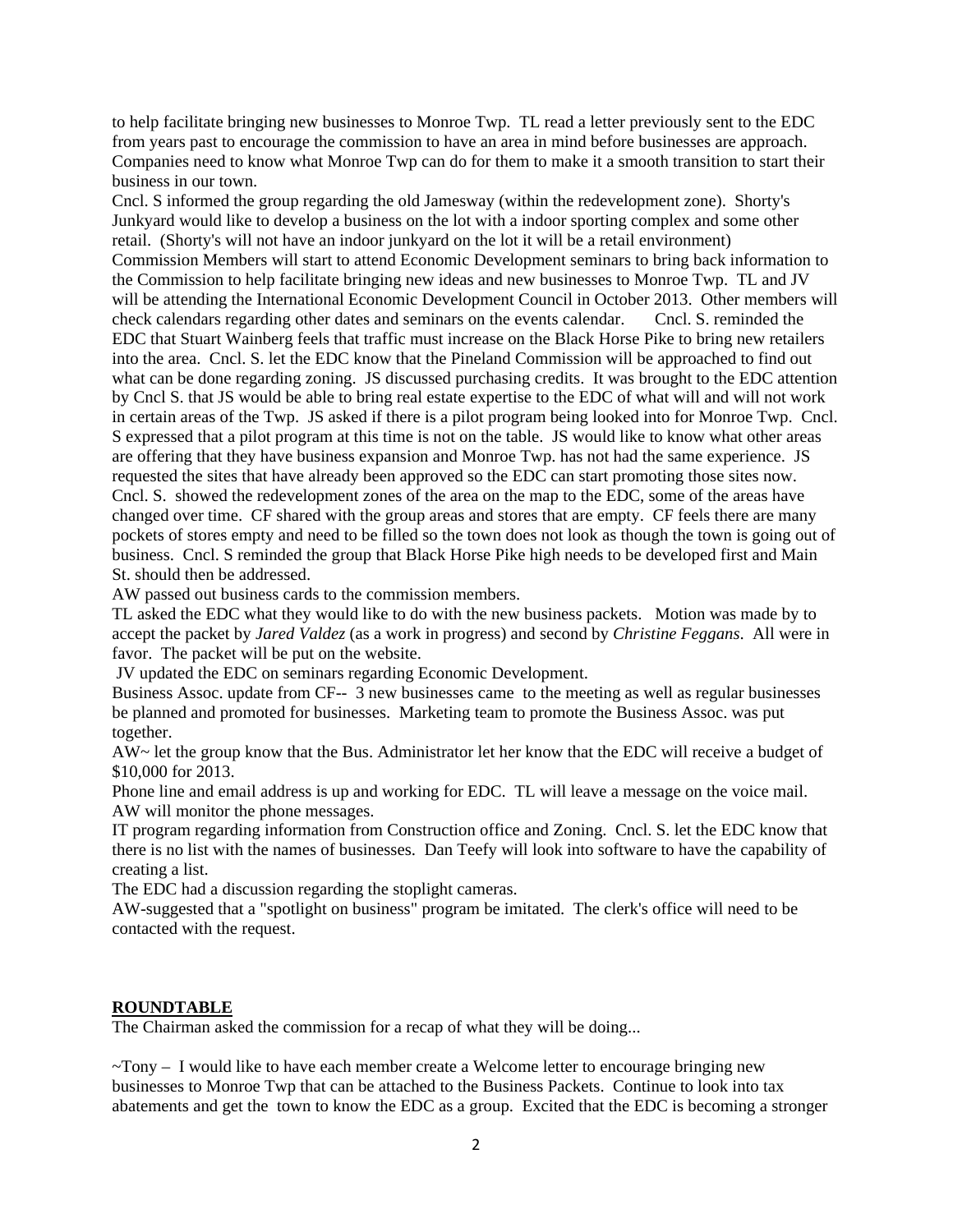commission and getting things done on a timely basis. Looking forward to having a new banker join the commission.

~Christine – will be contacting Sherry regarding advertising on the local channel and having the EDC doing updates. Will approach the Bus. Assoc. and get a business on "Spotlight on Business" in town starting in April. Discuss having the Business Assoc. at events like the Music Festival in June. Is happy that she sees a change in the EDC and is excited about the commission and JS coming aboard. She also thanked AW for the new business cards.

 ~Jared- will continue to work on the website, put the new Business Packets on the website. Register for the International Economic Development Council Development seminar in Oct. 2013 Tony Langella and himself. Look into adding "Spotlight on Business" to the website.

~Vic– absent

~Aileen--will work on a banner to represent the EDC for future events (like the music festival). The banner will read Monroe Economic Development Commission. Assist JV with the PO for the Oct. seminar.

~Elaine- absent

~Cncl S- Will resend correspondence to the Kantor Group. Will send a letter to the Freeholders with locations for signs. Will contact ARH and have them proceed with the foundations for the highway breakaway signs. Have JS appointed to the EDC through council.

#### **ADJOURNMENT**

With no further business to discuss, Chairperson Tony Langella asked for a motion to adjourn. *Motion to adjourn was made by Jared Valdez. The motion was seconded by Aileen Wojciechowski; everyone was in favor.* Meeting adjourned at 8.53 p.m.

Respectfully submitted, Susan H. Iannucci, Secretary

#### **NEXT MEETING**

The next scheduled Monroe Township Economic Development Commission meeting Is Monday - April 15, 2013 at 7:00 p.m.

**These minutes were prepared from notes and recordings taken during the proceedings of the Regular Economic Development Commission Meeting of March 18, 2013.**